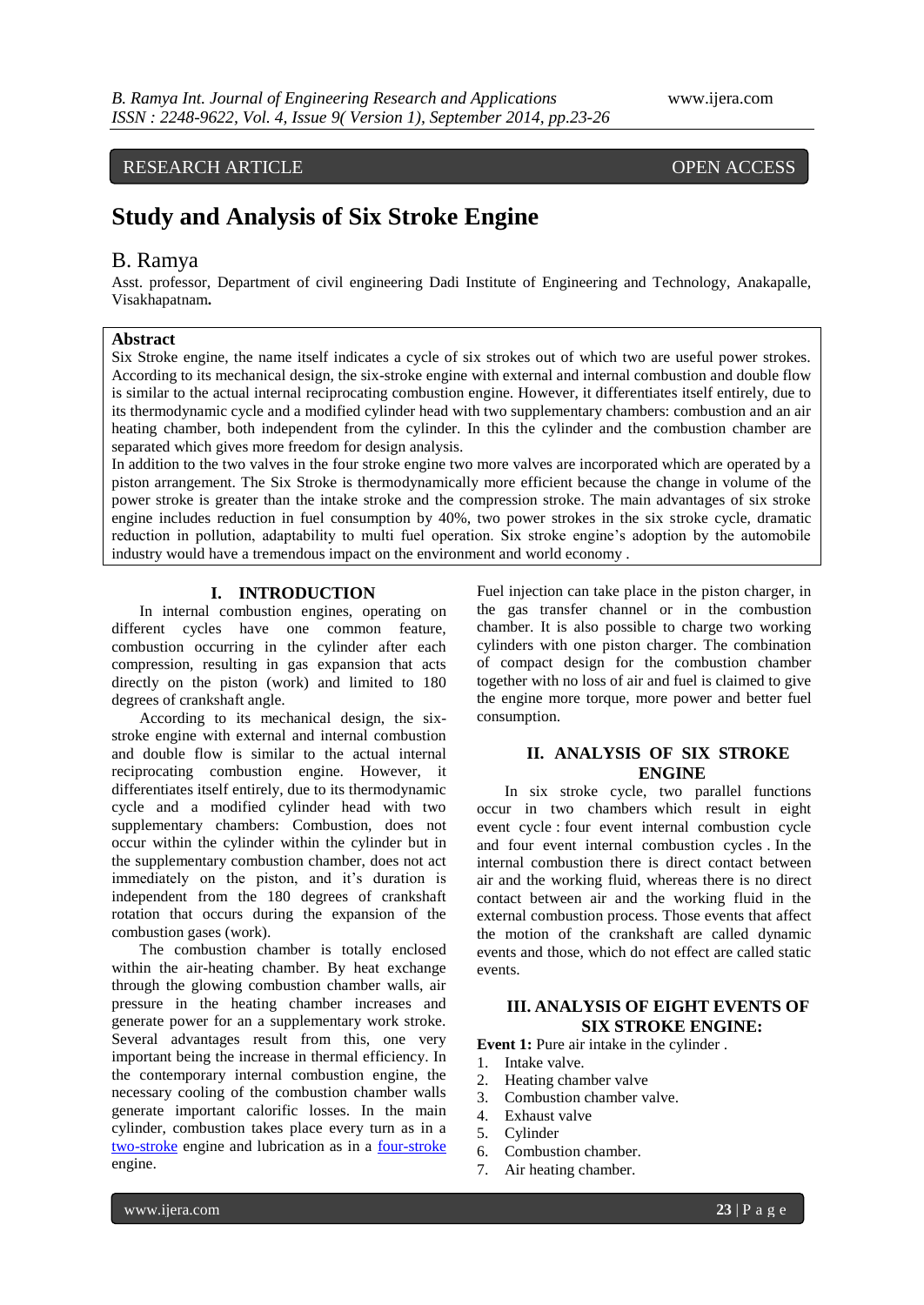- 8. Wall of combustion chamber.
- 9. Fuel injector.
- 10. Heater plug .

**Event 2:** Pure air compression in the heating chamber.

**Event 3:** Keeping pure air pressure in closed chamber where a maximum heat exchange occurs with the combustion chambers walls, without direct action on the crankshaft (static event).

**Event 4:** Expansion of the Super heat air in the cylinder work (dynamic Event).

**Event 5:**Re-compressions of pure heated air in the combustion chamber (dynamic event).

**Event 6:** fuel injection and combustion in closed combustion chamber, without direct action on the crankshaft (static event).

**Event 7:** Combustion gases expanding in the cylinder, work (dynamic event).

**Event 8:** Combustion gases exhaust (dynamic event)



#### **SIX STROKE ENGINE CYCLE DIAGRAM** :

## **IV. 4.CONSTRUCTION DETAILS :**

During the combustion and the air heating processes, the valves could open under the pressure within the chambers. To avoid this, a piston is installed on both valve shafts which compensate this pressure. Being a six-stroke cycle, the camshaft speed in one third of the crankshaft speed.

The combustion chambers walls are glowing when the engine is running. Their small thickness allows heat exchange with the air-heating chamber, which is surrounding the combustion chamber. The air-heating chamber is isolated from the cylinder head to reduce thermal loss*.*

Through heat transfer from the combustion chamber to the heating chamber, the work is distributed over two strokes, which results in less pressure on the piston and greater smoothness of operation. In addition, since the combustion chamber is isolated from the cylinder by its valves, the moving parts, especially the piston, are not subject to any excessive stress from the very high temperatures and pressures. They are also protected from explosive combustion or auto-ignition, which are observed on ignition of the air-fuel mixture in conventional gas or diesel engines.

The combustion and air-heating chambers have different compression ratio. The compression ratio is high for the heating chamber, which operates on an external cycle and is supplied solely with pure air. On the other hand, the compression ratio is low for the combustion chamber because of effectively increased volume, which operates on internal combustion cycle.

#### **V. Prototype of a six stroke engine :**



# **VI. ADVANTAGES OF SIX STROKE ENGINE**

The six stroke is thermodynamically more efficient because the change in volume of the power stroke is greater than the intake stroke, the compression stroke and the Six stroke engine is fundamentally superior to the four stroke because the head is no longer parasitic but is a net contributor to – and an integral part of – the power generation within exhaust stroke.

The compression ration can be increased because of the absent of hot spots and the rate of change in volume during the critical combustion period is less than in a Four stroke. The absence of valves within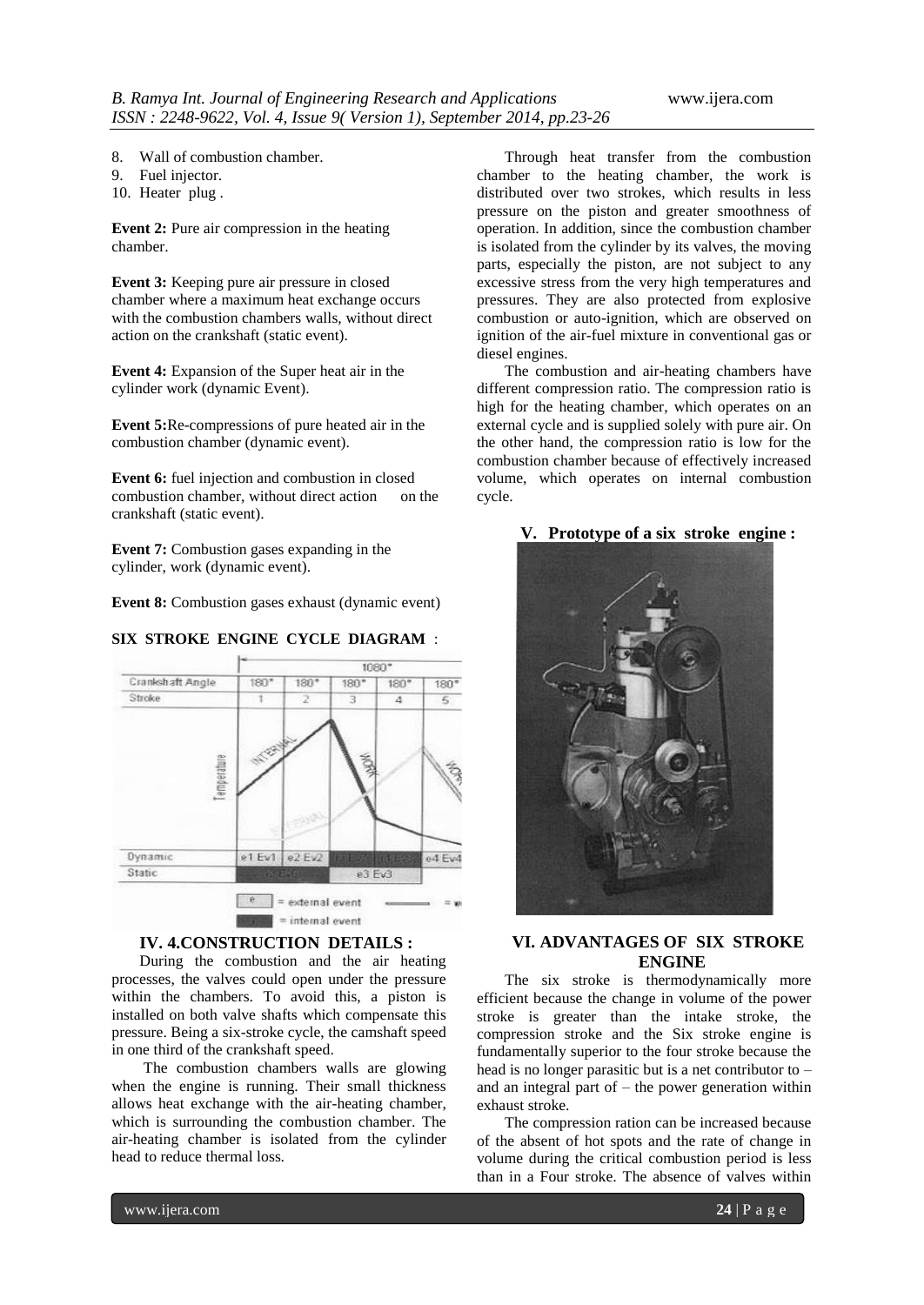the combustion chamber allows considerable design freedom*.*

#### **Main advantages of the six-stroke engine:**

#### **I. Reduction in fuel consumption by at least 40%:**

An operating efficiency of approximately 50%, hence the large reduction in specific consumption. the Operating efficiency of current petrol engine is of the order of 30%. The specific power of the sixstroke engine will not be less than that of a fourstroke petrol engine, the increase in thermal efficiency compensating for the issue due to the two additional strokes.

#### **II.Two expansions (work) in six strokes:**

Since the work cycles occur on two strokes  $(360^0)$ out of  $1080^0$  ) or 8% more than in a four-stroke engine  $(180^0)$  out of 720 ), the torque is much more even. This lead to very smooth operation at low speed without any significant effects on consumption and the emission of pollutants, the combustion not being affected by the engine speed. These advantages are very important in improving the performance of car in town traffic.

#### **III.Dramatic reduction in pollution:**

Chemical, noise and thermal pollution are reduced, on the one hand, in proportion to the reduction in specific consumption, and on the other, through the engine's own characteristics which will help to considerably lower HC, CO and NOx emissions. Furthermore, it's ability to run with fuels of vegetable origin and weakly pollutant gases under optimum conditions, gives it qualities which will allow it to match up to the strictest standards.

#### **IV.Multifuel:**

Multifuel par excellence, it can use the most varied fuels, of any origin (fossil or vegetable), from diesel to L.P.G. or animal grease. The difference in inflammability or antiknock rating does not present any problem in combustion. It's light, standard petrol engine construction, and the low compression ration of the combustion chamber; do not exclude the use of diesel fuel. Methanol-petrol mixture is also recommended.

#### **VII. GRAPHS FOR SIX STROKE ENGINE : Volume Angle Diagram For Six Stroke :**



Top piston swept volu Total cylinder volume

 $270$ 

360

450

540

180 **Torque-Angle Diagram For Six Stroke :**

 $\frac{1}{20}$ 

200E-04

1.50E-04 1.00E-04  $500000$  $0.005 - 00$ 



#### **VIII. CONCLUSION**

It is commercially obvious that the big market it for automobile, heavy goods, construction site and farm vehicle. This is a priority for the six stroke engine ,reducing fuel consumption and pollution without any effect on performance will reassessed the concept of the automobile . There is, at this day, no wonder solution for the replacement of the internal combustion engine. Only improvements of the current technology can help it progress within reasonable time and financial limits. The six-stroke engine fits perfectly into this view. It's adoption by the automobile industry would have a tremendous impact on the environment and world economy, assuming up to 40% reduction in fuel consumption and 60% to 90% in polluting emissions, depending on the type of the fuel being used .

#### **REFERENCES**

[1] Altin R, Cetinkaya S, Yucesu HS. *The potential of using vegetable oil fuels as fuel for diesel engines.* International Journal of